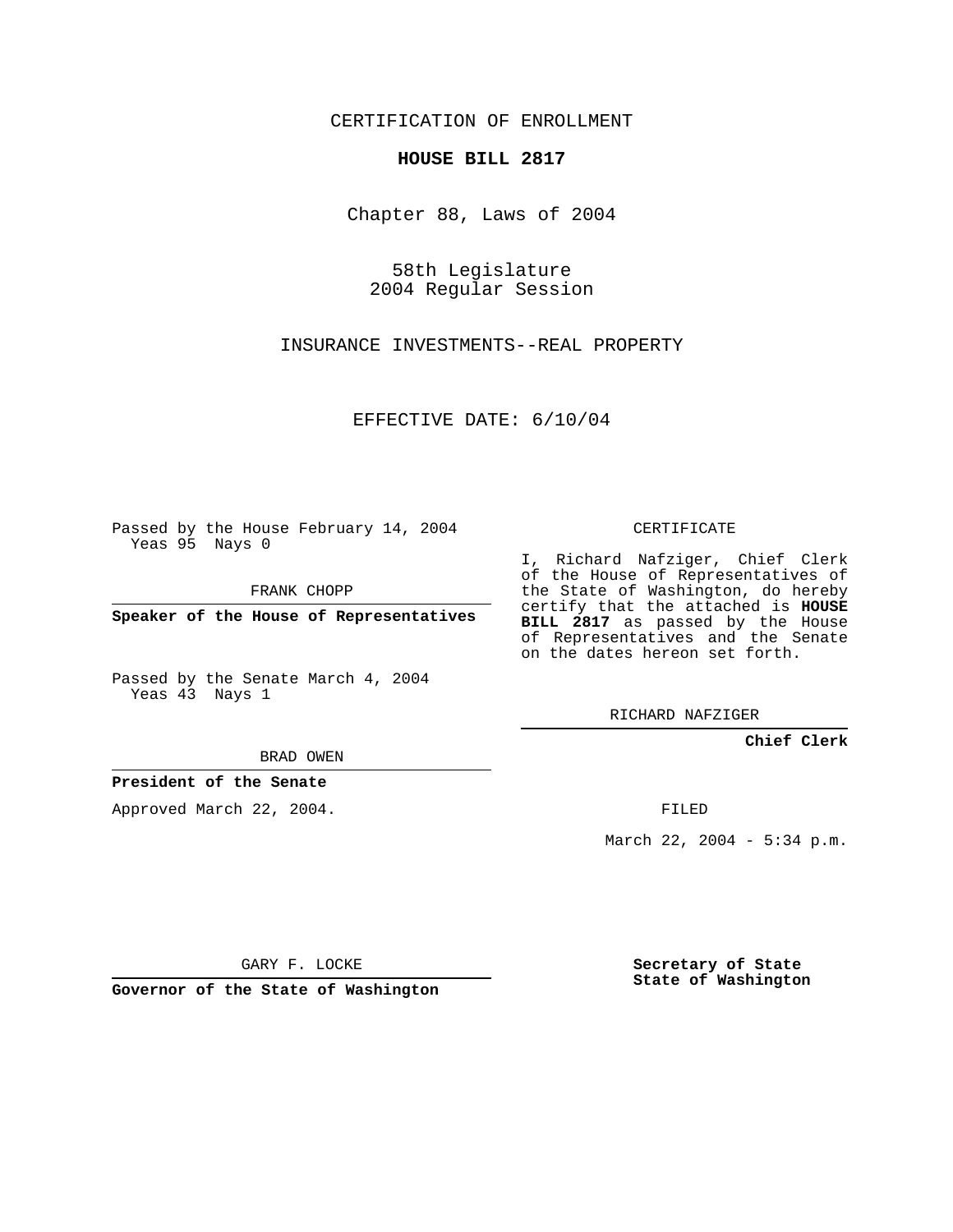## **HOUSE BILL 2817** \_\_\_\_\_\_\_\_\_\_\_\_\_\_\_\_\_\_\_\_\_\_\_\_\_\_\_\_\_\_\_\_\_\_\_\_\_\_\_\_\_\_\_\_\_

\_\_\_\_\_\_\_\_\_\_\_\_\_\_\_\_\_\_\_\_\_\_\_\_\_\_\_\_\_\_\_\_\_\_\_\_\_\_\_\_\_\_\_\_\_

Passed Legislature - 2004 Regular Session

## **State of Washington 58th Legislature 2004 Regular Session**

**By** Representatives Hatfield and Newhouse

Read first time 01/21/2004. Referred to Committee on Financial Institutions & Insurance.

 AN ACT Relating to insurance investments in limited liability companies formed to develop real property; and amending RCW 48.13.240.

BE IT ENACTED BY THE LEGISLATURE OF THE STATE OF WASHINGTON:

 **Sec. 1.** RCW 48.13.240 and 1982 c 218 s 4 are each amended to read as follows:

 (1) An insurer may loan or invest its funds in an aggregate amount not exceeding the lesser of the following sums: Ten percent of its assets, or fifty percent of its surplus over its capital and other liabilities, or if a mutual or reciprocal insurer fifty percent of its surplus over minimum required surplus, in loans or investments not otherwise eligible for investment and not specifically prohibited by RCW 48.13.270.

 (2) No such loan or investment shall be any item described in RCW 48.12.020.

 (3) No such investment in or loan upon the security of any one person or entity shall exceed the amount specified in subsection (1) of this section or one percent of the insurer's assets, whichever is the 18 lesser, except that an investment in a limited liability company formed 19 under chapter 25.15 RCW to develop real property owned by the insurer